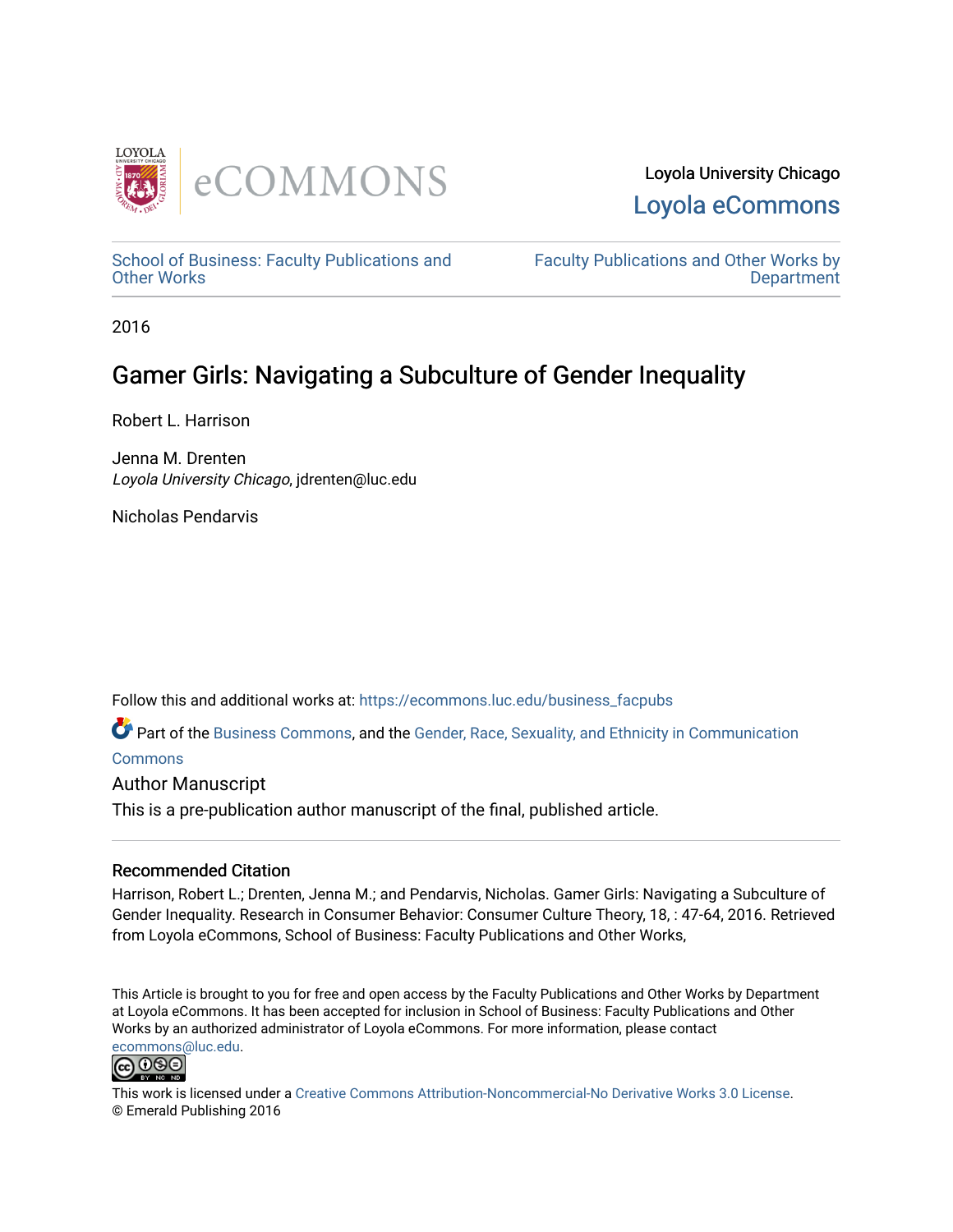Harrison, Robert, Jenna Drenten, and Nicholas Pendarvis (2016), "Gamer Girls: Navigating a Subculture of Gender Inequality," in Russell W. Belk, Diego Rinallo, and Nil Özçaglar-Toulouse (Eds.), *Research in Consumer Behavior: Consumer Culture Theory*, Vol. 18, Bingley, UK: Emerald Group Publishing Limited, 47-64.

Note: This is a preprint version. The final published version of the paper may reflect notable format and content changes.

# GAMER GIRLS: NAVIGATING A SUBCULTURE OF GENDER INEQUALITY

# **ABSTRACT**

Purpose— Video gaming, which remains culturally embedded in masculine ideals, is increasingly becoming a leisure activity for female consumers. Guided by social dominance theory, this chapter examines how female gamers navigate the masculineoriented gaming consumption context.

Methodology/Approach—Eight avid female gamers (ages 20-29) participated in depth interviews, following a phenomenological approach to better understand their lived experiences with video gaming. Data were analyzed using phenomenological procedures.

Findings— Findings reveal an undercurrent of gender-based consumer vulnerability, driven by stereotypical perceptions of "gamer girls" in the masculine-oriented gaming subculture. Further, the findings highlight the multilayered, multidimensional nature of gaming as a vulnerable consumption environment, at individual, marketplace, and cultural levels.

Social Implications— The culturally embedded gamer girl stereotype provides a foundation upon which characteristics of consumer vulnerability flourish, including a culture of gender-based consumer harassment, systematic disempowerment in the marketplace, and conflicting actions and attitudes toward future cultural change. Originality/Value— This research suggests female gamers struggle to gain a foothold in gaming due to the socially and culturally constructed masculine dominance of the field. Our research study provides a stepping-stone for future scholars to explore gendered subcultures and begins to address the dynamic interplay of power, gender, technology, and the market.

KEYWORDS: gender, consumer vulnerability, gaming, gamer girls, social dominance theory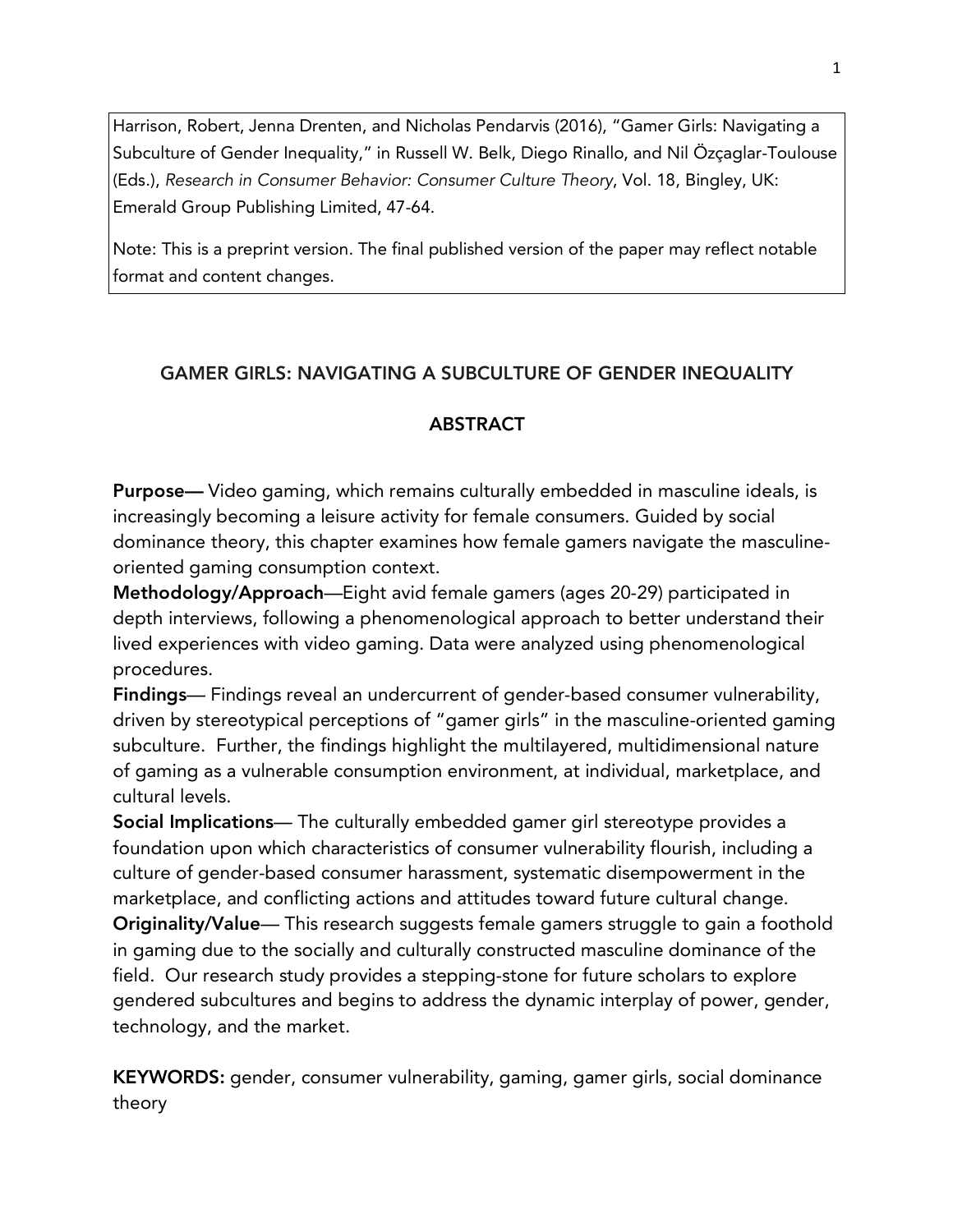# INTRODUCTION

In 2014, an Internet culture war ensued called #Gamergate, in which a motley alliance of anti-feminist video gamers began harassing, criticizing, and threatening feminist gaming advocates who argued for greater positive representation of women in the video gaming industry (Parkin, 2014; Schroeder & Borgerson, 2015). In one of the more disturbing incidents, an anonymous e-mailer threatened to bomb the Game Developers Choice Awards unless the organization rescinded an award it was presenting to feminist advocate Anita Sarkeesian, a key target in the #Gamergate attacks (Wingfield, 2014). Despite the recent surge in public threats, harassment, and sexism against women in the gaming community, females represent a growing gamer demographic in the \$15.4 billion video gaming industry. Females represent 44% of U.S. video gamers, with females over 18 years of age representing the fastest growing consumer group, according to the Entertainment Software Association (2015). Yet, both men and women believe playing video games is a "particularly masculine pursuit" (Selwyn, 2007, p. 533). In a consumption context largely categorized as a "man's world", our research aims to understand how female video gamers experience, navigate, and cope with the male-dominated culture. Existing video game research concerning females addresses the representations of women in video games, portrayals women in gaming magazines, and female gamers' levels of play (Beasley & Standley, 2002; Dill & Thrill, 2007; Downs & Smith, 2009; Kinder, 1991; Provenzo, 1991). As Jenson and de Castell (2010) conclude in their review of gaming and gender research, few studies explore "the masculine culture of digital gaming, commerce, commercialization, and media specifically" (p. 63). To that end, our research contributes to the literature by understanding how female gamers navigate the gaming consumption context, despite being systematically marginalized on a basis of gender alone. In addition, much of the existing literature is published outside of the marketing domain and focuses less on consumption experience and more on issues such as technological interface (see Royse, et al., 2007). Thus, our research aims to update the conversation about female consumers of video games, focusing specifically on marketing and consumption issues as lived experiences.

First, we introduce our theoretical foundation for the paper, reviewing literature on consumer vulnerability and gender, in relation to the gaming industry. Next, we outline our methodological approach, namely, phenomological depth interviews with eight avid female video gamers. Findings from our interviews reveal how stereotypical perceptions of "gamer girls" in the masculine-oriented gaming subculture breeds characteristics of consumer vulnerability, including a strong prevalence of genderbased consumer harassment, systematic disempowerment in the marketplace, and a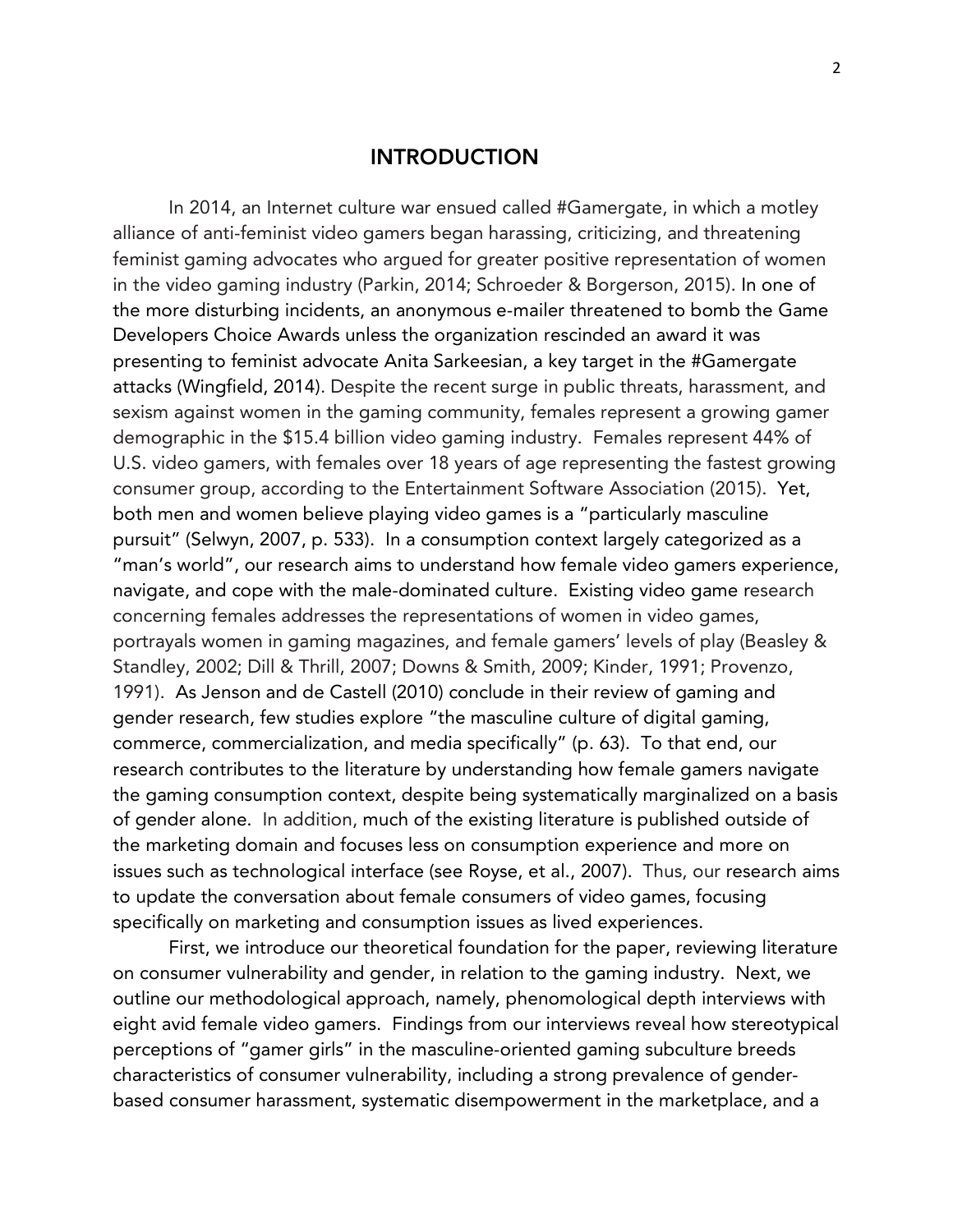defeatist attitude toward future cultural change. Lastly, we discuss the implications of our findings as they reveal a multifaceted view of consumer vulnerability in a gendered subculture of consumption.

# THEORETICAL FOUNDATION

Previous research suggests video games reinforce hypermasculine stereotypes (Dill & Thill, 2007) and sexism (Cassell & Jenkins, 1998; Jenkins & Cassell, 2008). Within video games, depictions of women are highly sexualized, both in image and in actions (Bryce & Rutter, 2003; Williams, Martins, Consalvo, & Ivory, 2009). As Kennedy (2002) suggests, female video game characters provide a "visual spectacle" for the masculine gaze. Likewise, the gaming industry itself reflects a male-dominated, often hostile work environment for female employees (Jenson & de Castell, 2010; Kerr, 2003). While the percentage of male gamers surpasses female gamers, previous research suggests the two genders are in fact, quite similar in their motivations for playing. As Taylor (2012) notes, women are ''all too frequently marginalized'' thanks in part to ''an imagined difference between men and women and gamers [which] remains a persistent myth'' (p. 119). For instance, based on continuing longitudinal surveyresearch of massive multiplayer online games, Yee (2008) concludes, "the reality is that those men and women who currently play online games are overwhelmingly similar in terms of what they like to do with them. And stereotypical assumptions of gender motivations are either nonsignificant . . . or are dwarfed by differences in age" (p. 94- 95). Despite the similarities between male and female gamers, the stereotype of video gaming as a masculine pursuit persists in the marketplace (Salter & Blodgett, 2012). Thus, the purpose of this research is not to demonstrate differences between two genders (i.e., male vs. female); rather, we aim to understand female gamers' experiences in navigating the male dominated gaming market environment and the strategies they use to navigate threats to their consumption experience.

Previous consumer culture research establishes gender as a key factor of marginalization within the marketplace (Coleman, 2012). In particular, women have historically been perceived as the weaker and thus more marginalized gender in the marketplace (Bordo, 1993; Kilbourne, 1999). Feminist scholars suggest women are stereotypically and systematically exploited in the marketplace through advertising imagery (Gill, 2008), media representations (Gill, 2011), and economic inequity (Kuiper & Sap, 1995), even from a very young age (Lamb and Brown, 2006). In the modern marketplace, the interaction between gender and the market is complex and dynamic (Schroeder, 2003; Scott, 2005). However, a tradition of gender-biased discourses is deeply rooted in the market, both among practitioners and scholars (Coleman, 2012). Women are positioned as the weaker gender, not because they are, but because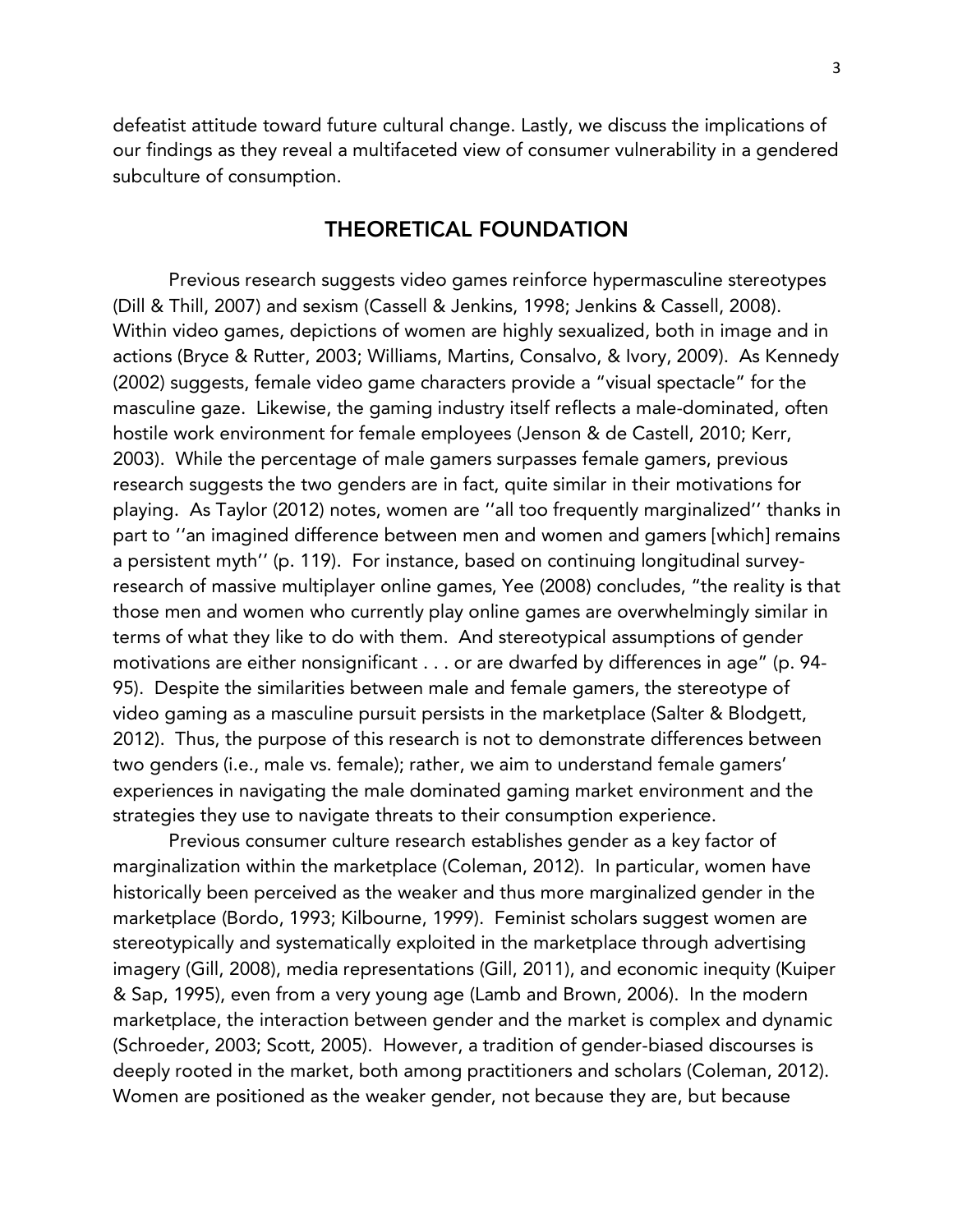cultural forces have constructed this perception to be the accepted truth. Scholars have recently begun to examine gender through a lens of consumer vulnerability, or "a state of powerlessness that arises from an imbalance in marketplace interactions" (Baker, Gentry, and Rittenburg, 2005, p. 134; Coleman, 2012). The power imbalance that creates the environment of vulnerability is linked to the binaries of male domination and female subordination. For instance, previous research on video gaming and gender remains centered on comparing men and women's preferences, abilities, and interest in gaming (Jenkins & Cassell, 2008; Jenson & de Castell, 2010). However, our approach goes beyond the male versus female gender dichotomy of sex-based stereotypes and considers instead, a marketplace context (e.g., video gaming), which is, itself, gendered (e.g., masculine).

To explore the experiences of female gamers through a perspective of consumer vulnerability, we ground our analysis broadly in social dominance theory, which explains the origin and consequence of social hierarchies and oppression (Sidanius & Pratto, 1999). Social dominance theory assumes that we must understand the processes that maintain and produce discrimination at multiple levels of analysis, including cultural ideologies, institutional practices, and relations of individuals (Pratto, Sidanuis, & Levin, 2006). This theory takes a systems approach to understanding how processes at different levels work together to produce systemic effects (Pratto, Sidanuis, & Levin, 2006). In our investigation we take a similar approach to understand how multiple processes, at different levels, work together to create a system, or potentially vulnerable consumption environment for female gamers.

# **METHOD**

Our research employs a phenomenological approach that focuses on lived experience, as opposed to "objective" descriptions, which often denotes an attempt to describe an event detached from its contextual environment (Pollio, 1982). Thompson, Locander, and Pollio (1989) describe this alternative perception of human experience as "…subscribing to a contextualist worldview (p. 135). Existentialphenomenologists do not wish to study individuals separate from the environments in which they live or the interaction of the two (which implies separation); rather, the study is of the totality of human-being-in-world." In this study, eight female gamers between the ages of 20-29 were interviewed to better understand their lived experiences with video gaming. We define a "female gamer" as a female individual who views and plays video games as an avid as opposed to casual leisure activity. The average length of each interview was between 60 and 75 minutes. Interviews were audiotaped and transcribed verbatim. The interviews began with broad grand tour questions, before continuing with questions related to their video game experiences.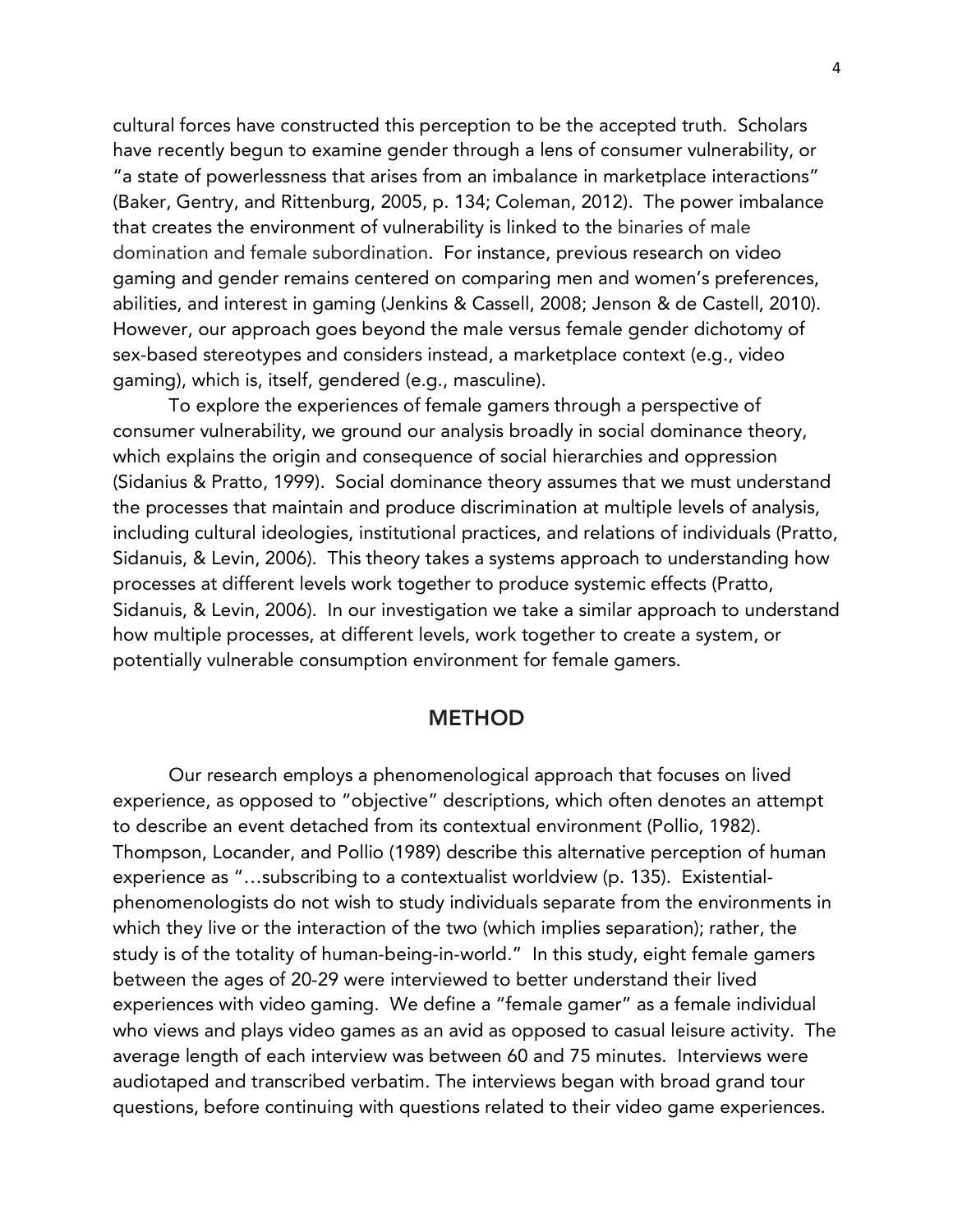All informants were assured of individual confidentiality and pseudonyms are used for all participants in this study (see Table 1).

| <b>PSUEDONYM</b> | <b>AGE</b> | <b>OCCUPATION</b>         |
|------------------|------------|---------------------------|
| Tina             | 20         | Video Game Store Employee |
| Sara             | 20         | College Student           |
| Alicia           | 21         | College Student           |
| Bethany          | 21         | College Student           |
| Kacey            | 25         | Stay-at-home Mother       |
| Kerri            | 25         | Video Game Store Employee |
| Harriet          | 28         | Stay-at-home Mother       |
| Corrine          | 29         | Video Game Store Manager  |
|                  |            |                           |

## Table 1. Informant Profiles.

Data analysis included the use of phenomenological procedures advanced by Colaizzi (1978), and as modified by Moustakas (1994). Our analysis is rooted in the tradition consumer culture theory, which conceptualizes culture as the very fabric of experience, meaning, and action (Arnould & Thompson, 2005). Thus, we investigate how female gamers experience and make meaning from their interactions within a gendered consumption context.

# **FINDINGS**

Our findings are organized around understanding experiences of gender inequality in the video game community. Gender inequality emerged as a permeating element of meaning and significant theme for our participants. We begin by describing the context, particularly how participants view "gamer girl" stereotypes associated with female gaming. We then discuss varying issues that contribute to the overall gendered cultural experience. Specifically, our findings indicate that the masculine-oriented gaming subculture is characterized by a strong prevalence of gender-based consumer harassment, systematic disempowerment in the marketplace, and a defeatist attitude toward future cultural change. These issues coalesce into a conversation about consumer vulnerability in this subculture of consumption (see Fig. 1.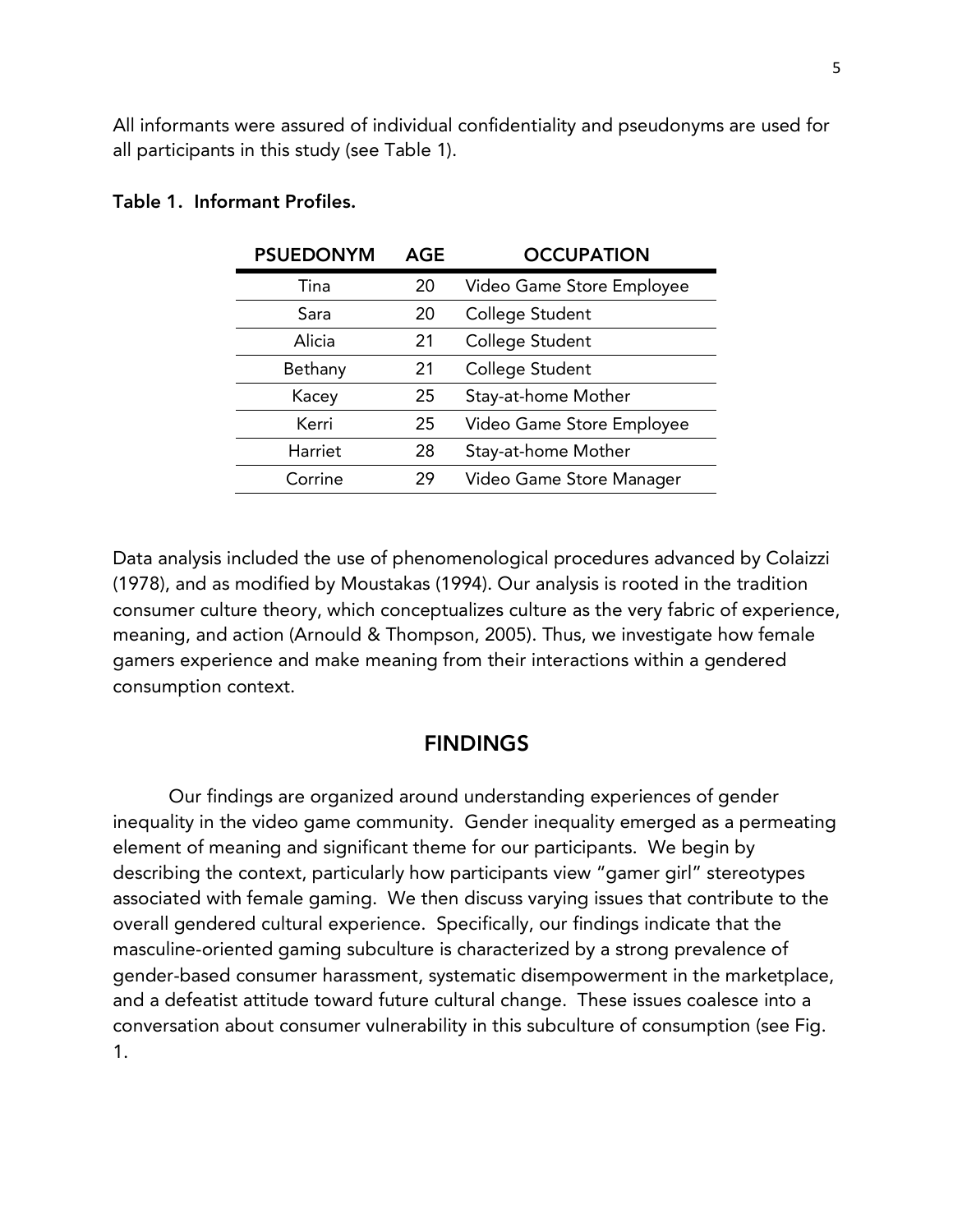# Fig.1. Female Gaming Model of Consumer Vulnerability.

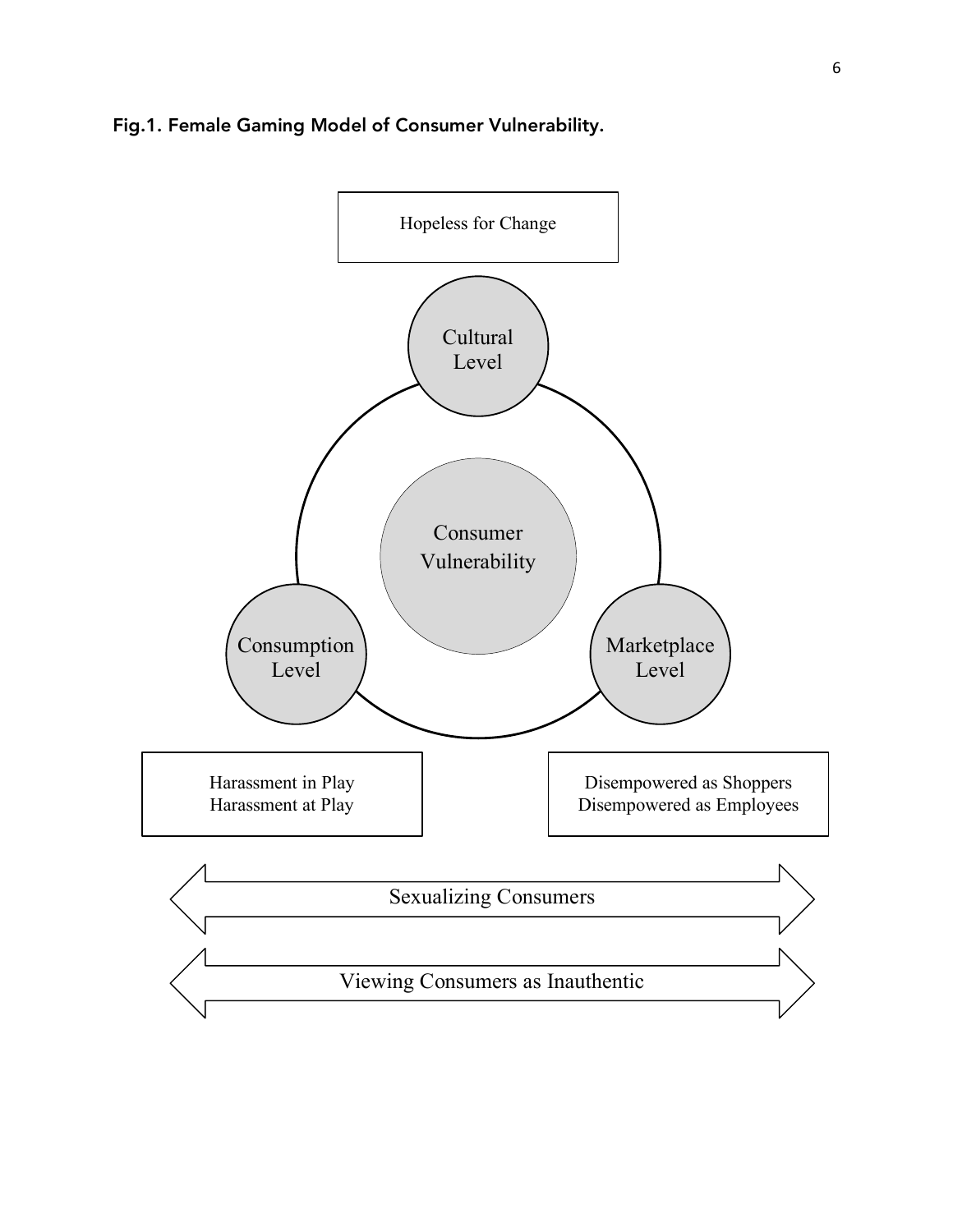## What is a Gamer Girl?

Females are motivated to play video gamers by feelings of achievement, power, and social interaction (Taylor, 2006). While research suggests women are more likely to play for the social interaction than men and view gaming as a way to interact with their significant offers (Williams, Consalvo, Caplan, & Yee, 2009), the experiences of gamers trying to achieve such goals vary by gender. According to our participants, much of the variance is rooted culturally persistent "gamer girl" stereotypes. Namely, in the masculine-oriented gaming environment, gamer girls are highly sexualized and viewed as imposters by the gaming community. Across the data, the participants identify circumstances in which they had experienced sexism and systematic objectification.

*I am just a gamer...[it's about] losing yourself, it is a passion. I started gaming when I was like two or three playing Mario, Mega Man, Castlevania. I am not posing for Playboy with a controller on my body. I do it because I like to do it and I am not doing it for any reason. I am not even doing it because I am a girl. I am doing it because I like the games. We all have our different motivations for playing the games: some like the graphics, some girls like the stories, some like the characters, some of us just like beating stuff with a stick. The stereotypes are that we are sexy, man-hunting women who can't get a man anywhere else, so we started gaming. Because apparently people think that female gamers are just there to hook up with these lovely luscious nerd men.* (Kacey)

As the Kacey indicates, gamer girls play for a variety of reasons; however, the variations in their motives are not necessarily driven by gender. Nonetheless, she recognizes the prevailing sexy gamer girl stereotype within the gaming subculture. The data show a prevalence of sexism and objectification both on an interpersonal level and at a systematic industry level. For instance, Alexis notes that within the software itself, female gamers are given limited roles and options.

*We call them boob physics. We always joke around that game developers have never seen real boobs because they can't, they don't bounce like that. They just don't work like that. And, then there's always the armor thing where female characters' armor's like: the higher level it gets, the more it becomes a bikini with magical powers. (Laughs) And guys' armor, they get this, like cool, you know, buff-cladden type stuff. And it's… it's always like, yeah, this one looks like they're going to a beach, and this one looks like they're actually going into war.* (Alexis)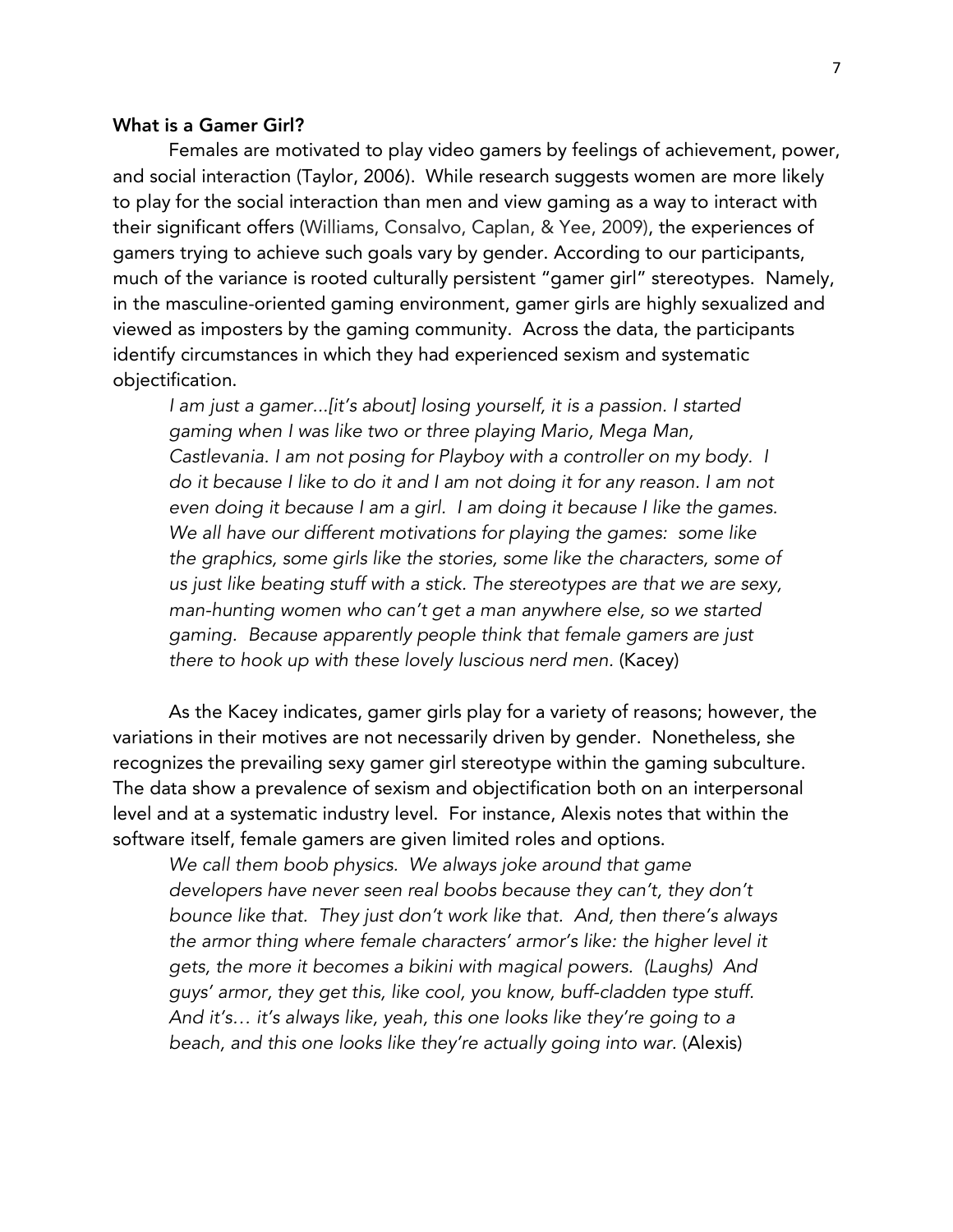The offline perception of a gamer girl as a sexualized object is perpetuated by the onscreen representation of female characters within the game. Female gamers recognize that the industry caters toward men and that the gaming subculture itself is a stereotypical male pursuit. Several participants referred to this as "fan servicing," in which game developers create highly sexualized feminine characters for the enjoyment of its masculine-dominant target market. Thus, the industry itself perpetuates antiquated perceptions of gender roles.

*Of course [video games] are targeted towards men. It's a stereotype. Guys should playing video games. Girls should be cleaning. And guys should be good at sports and girls like to cook. But I mean, I don't like to cook, and I don't like to clean…you can see me just playing videos. I just feel like [the video game industry] should open up and have it geared towards girls and guys because guys aren't their only market. There are girls who play and actually enjoy games.* (Sam)

As a gamer girl, Sam feels left out by the industry itself. Despite resisting traditional cultural categorizations of gender roles, she recognizes that men are the primary target market, and as a female, she is invisible. Across the data, participants note a variety of ways in which female gamers are edged out of the market based on pervasive gender stereotypes. These factors contribute to an overall perception of female gamers as inauthentic. For instance, Courtney notes, the term "gamer girl" itself demonstrates the gender rift that is pervasive in the gaming subculture.

*Honestly, [gamer girl] is almost a negative connotation because—what, just because I am a female does not mean I am a gamer?—you know? I think gamers should just be gamers whether they are a guy or a girl. So you hear the term female gamer or gamer girl and it's almost, not really mocking necessarily, but kind of like we are not taken seriously. We have to be separated from real gamers.* (Courtney)

As Courtney suggests, along with other participants, female gamers are overwhelmingly perceived as imposters or as inauthentic. Men are not called "gamer guys" as they are the default gender for the consumption community. As Sam noted previously, it is assumed that guys should be playing video games. In contract, female gamers must constantly prove themselves in the masculine gaming subculture in order to earn their status as gamers—not just gamer girls.

#### Prevalence of Gender-based Consumer Harassment

Our findings suggest that the pervasive "gamer girl" stereotypes contribute to an environment wherein female gamers are harassed, abused, and disrespected as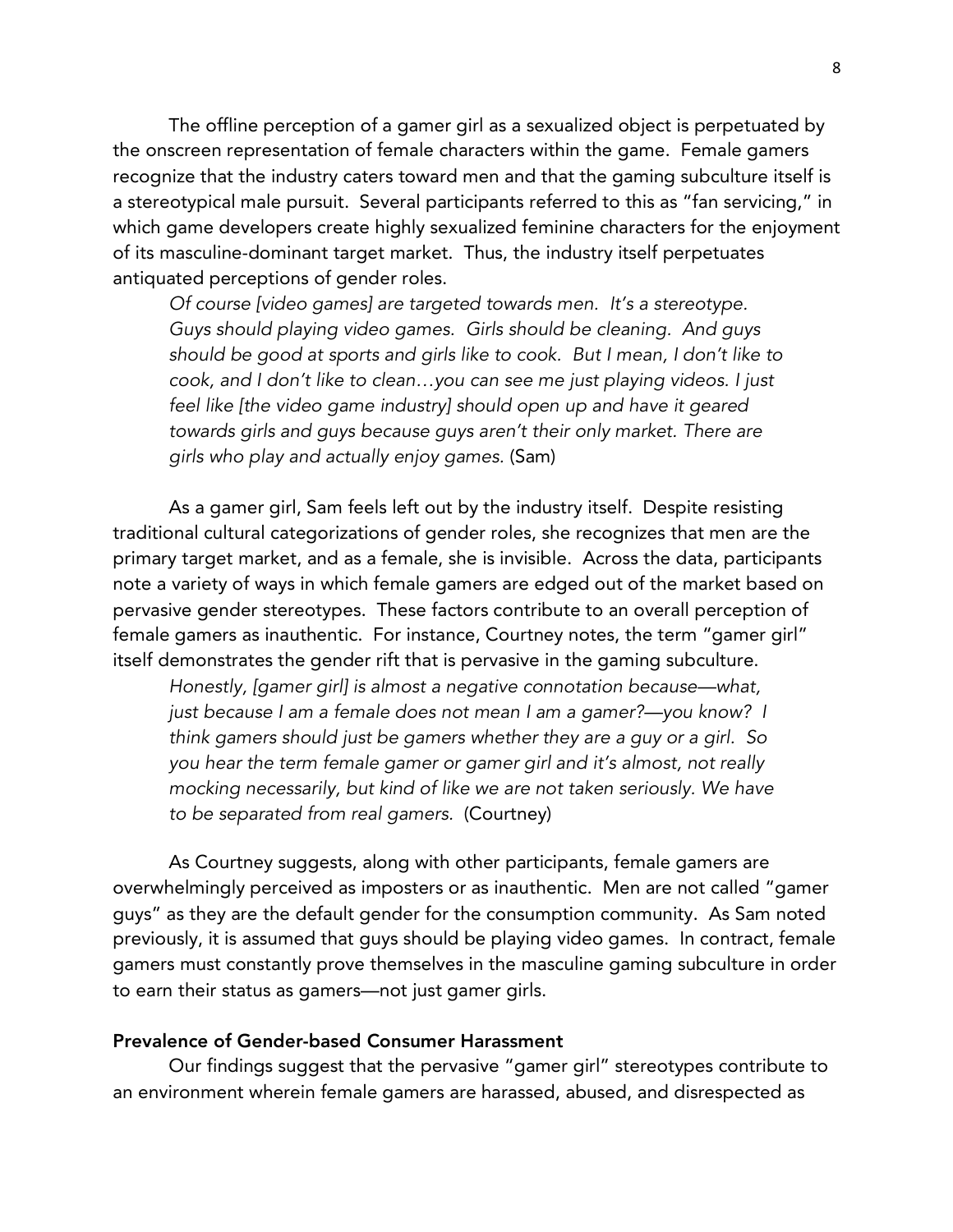consumers. By definition, these are representative experiences of consumer vulnerability, or a state of powerlessness that arises from an imbalance in marketplace interactions or from the consumption of products (Baker, Gentry, & Rittenburg, 2005). Female gamer experiences are entrenched in traversing stereotypes and gender discrimination in order to achieve positive outcomes within the video game field. As such, consumer vulnerability emerged as integral to the overall meaning making process. Our findings uncover a prevalence of consumer harassment directed toward female gamers, who experience multi-faceted consumer vulnerability, both online and offline, within the gaming community.

Several respondents discussed negative experiences attributed to gendered harassment while gaming. Specifically, participants discussed verbal abuse in online chat communication and being hounded within games themselves, especially in MMOs (massively multiplayer online games). Sara and Alicia discussed their experiences of harassment.

*When playing games like Halo and League of Legends they are notorious…you can talk to your teammates [online] and there is a high chance they are going to bash on you...telling me to go back to the kitchen, go have a baby, go get your nails done, or this isn't your place. It is the same insults over and over again, it gets old. And like…if you are playing League of Legends and you get points for fighting this monster or getting this item, well they find out you are a girl and they will go into the forest and kill the monster for you. They take x-rays from you, so when everyone is at max level 20… you are still at 14 and can't do shit. They keep you from being able to do anything and it makes the entire team lose because they are being dicks. They try to bar you from the goal because their entire goal is to make you lose just because there is a female on the game.* (Sara)

*A lot of times girls have to be extra careful about which games they go into and stuff, because like going into chatrooms and stuff, it can be a lot more difficult because you get a lot more harassments… a lot of times people use the derogatory terms towards females just because… they call me a bitch and stuff like that because am I was a female. If you're doing good, all of a sudden it's derogatory terms. And those are the times where just like disconnect immediately. And those are always the worst because you're like I didn't get to play this game I've been wanting to play, you know, I have to go for new community maybe, you know world or whatever, because this person's harassing me or whatever…but emotionally it's hard to hear that stuff all the time. And… it's… it, it*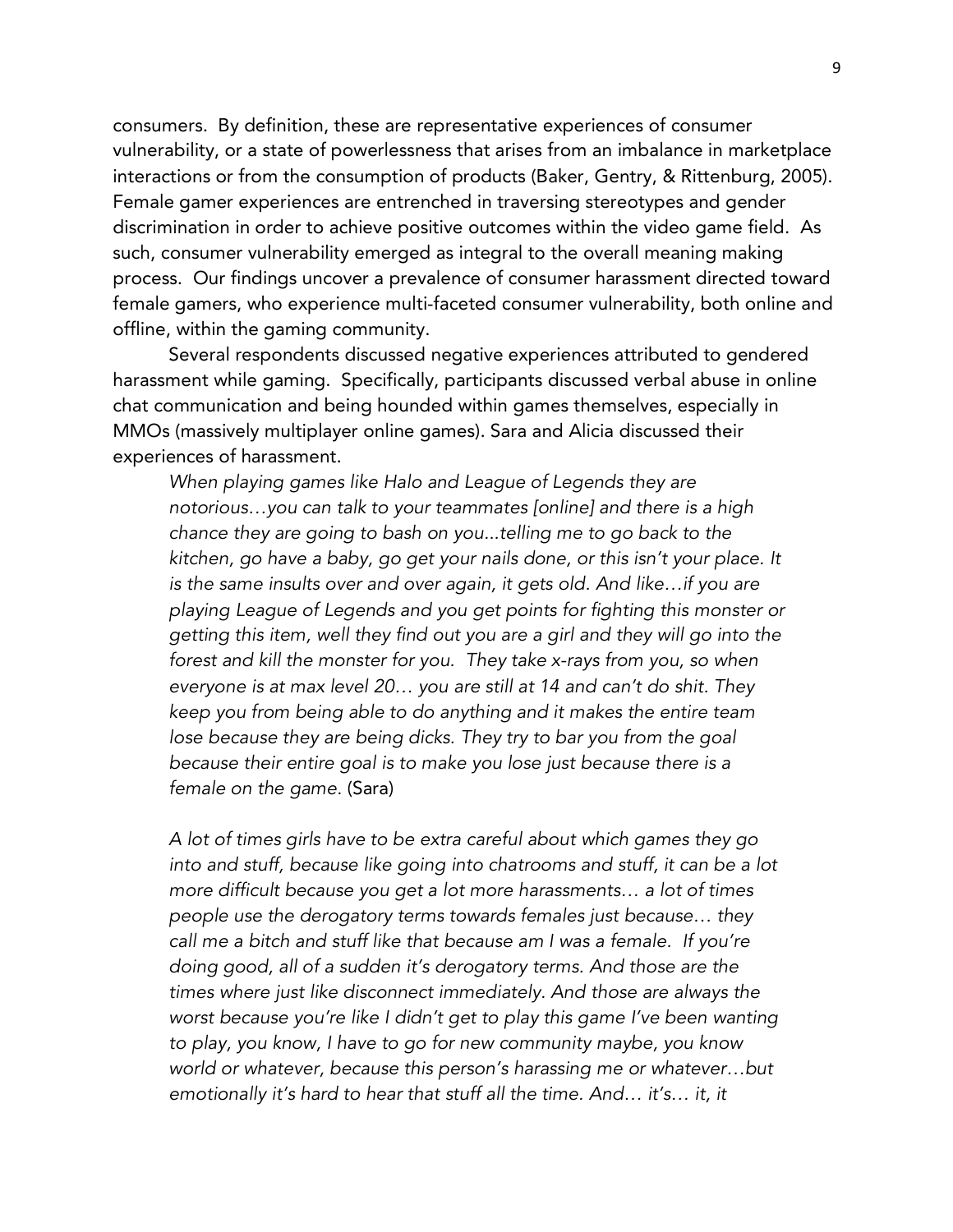*causes safety concerns because it causes a lot of depression and issues and stuff for people that, that that are sensitive. {she tears up}* (Alicia)

Other respondents discussed similar negative experiences of in-game harassment either through in-game interactions or online chat communication; but for Kacey negative experiences that she associated with gaming extended offline. *My worst experience was playing World of Warcraft and I met a guy. We are talking and playing… I was thinking he seems nice, funny and there might be something, so I might as well meet him. It was a terrible experience, you hear about all the time online people being raped, it was one of those situations. He broke my phone, took advantage of me and left. So that was the worst experience ever, {sigh; pause} but it did not turn me off of gaming.* (Kacey)

Here, Kacey is able to dissociate her negative offline experience with her positive view of online gaming. She clearly associates her assault, at least in part, to the experience of being a gamer girl, as she notes, her subsequent rape was her "worst experience ever" in conjunction with gaming. Nonetheless, she did not allow it to "turn her off" from the practice itself. The increasingly social and collaborative nature of online gaming produces an environment where women must find ways to manage, cope with, and at times avoid players with nefarious intentions. The data show that women are often overtly ridiculed, targeted, and denied access to valued ingame content. Access to valued game content and other such field-specific capital is important to gamers as it allows players to more readily perform game-related tasks as well as draw social distinctions among one another and accrue status within the community (Meades, 2013). By not being allowed to ascend the social hierarchy within their respective gaming communities these women experience feelings of powerlessness and are relegated to subordinate social roles. While many of these negative experiences are limited to online interactions women are also exposed to the potential for offline harassment.

Kacey and others suggest that another way to avoid the verbal and in-game harassment is by hiding their identity. Research suggests that gender swapping (or females playing as male characters and vice versa) in gaming is a form of play for male and females (Hussain & Griffiths, 2008), but for female gamers it can also protect them from harassment. However, Kacey talked about how hiding ones identity was discussed as a double bind, as part of the allure of video gaming is to be identified as a winner.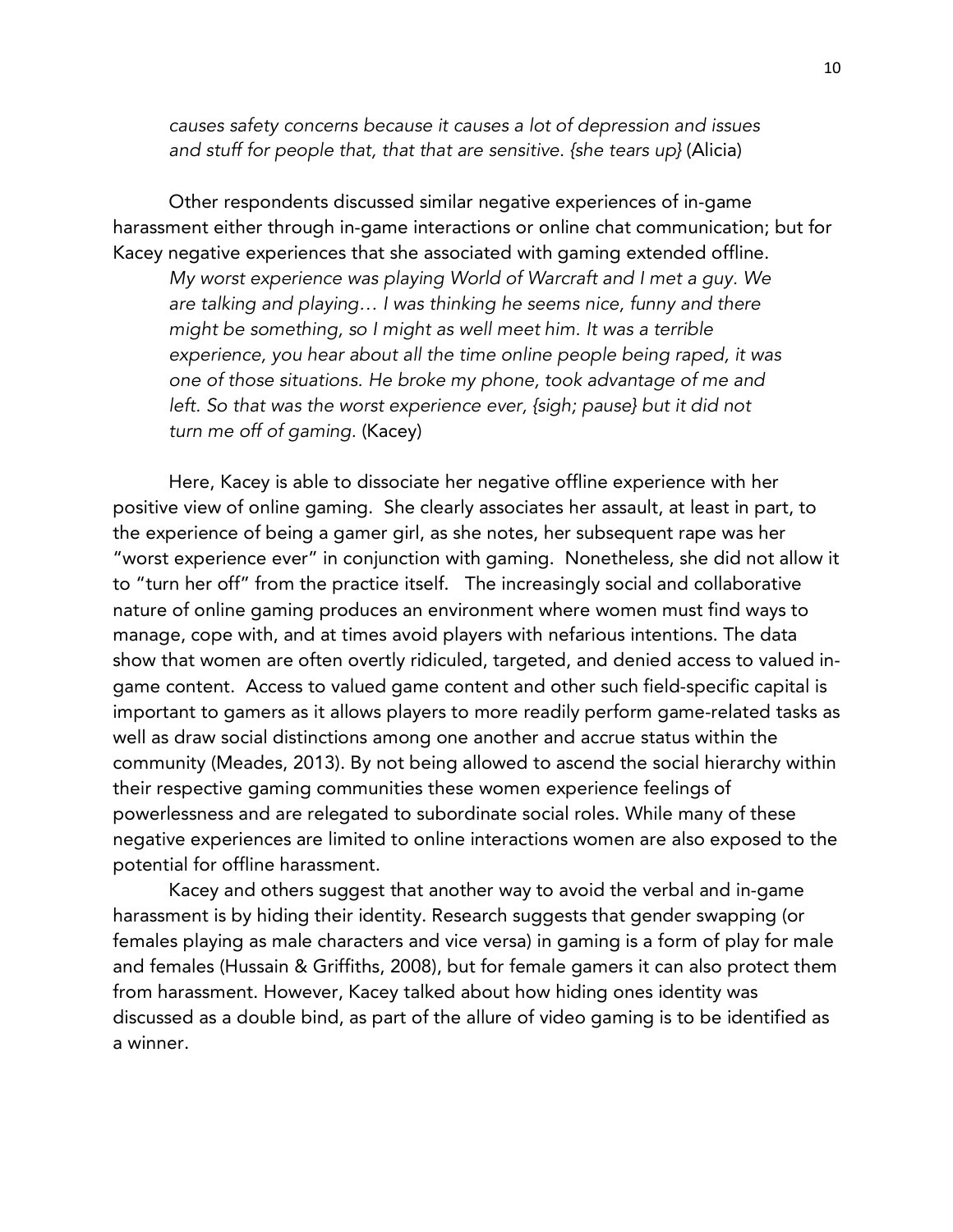*You want to represent yourself in the game, but you also feel like you have to keep yourself on the down-low, so you don't get told to go to the kitchen.* (Kacey)

Kacey's statement reflects the delicate process of gaining status within the gaming community while actively avoiding ridicule from the deep-seated gender stereotypes embedded within the subculture. In line with Bourdieu (1980), making "one's own name" in the gaming field means making one's mark or achieving recognition of one's difference from others (p.289). This is central to obtaining cultural capital within the field and represents how female gamers can be restricted in these efforts. In sum, the impact of harassment is twofold. As a consequence of consumer harassment in online gaming women gamers often experience a sense of constrained social mobility and limited ability to fully participate within their respective communities. Additionally, these negative experiences also motivate women gamers impose self-limitations on the kinds of games they play as well as their level of social interaction within the community.

#### Disempowerment in the Marketplace

Our findings highlight how female gamers' negative gendered experiences extend to the off-line, retail environment, as participants discussed how not being viewed as authentic gamers makes purchasing video games unenjoyable. Corrine and Sara talked about assumptions made of female video game shoppers.

*For us, going into a [video game store], everyone just assumes that you are there buying a game for a significant other. Going in as a shopper, a lot of time you are approached differently because you can't be there buying a game for yourself…right? I have heard the question "Do you play?" or "Are you buying this for yourself?" A guy comes in and it is just assumed with "What do you play?" Not "Do you play?" but "What do you play?" I don't think that they are realizing they are doing it, I don't think it's a purpose able thing but it's just an ingrained thing. It's a male thing.* (Corrine)

*I feel like girls are looked down upon, when I like would go buy a game, I would be embarrassed ,like now I can do it, but back in the day, I would just be freaked out to go to buy a game by myself or like go into GameStop. I don't think I've ever been to GameStop by myself; it's just like awkward. I feel like when I'm in the gamer aisle, guys are like, oh man, look at her, she's buying a game...everyone just like glares at you…I used to have my dad buy my games for me, because he's a guy.* (Sara)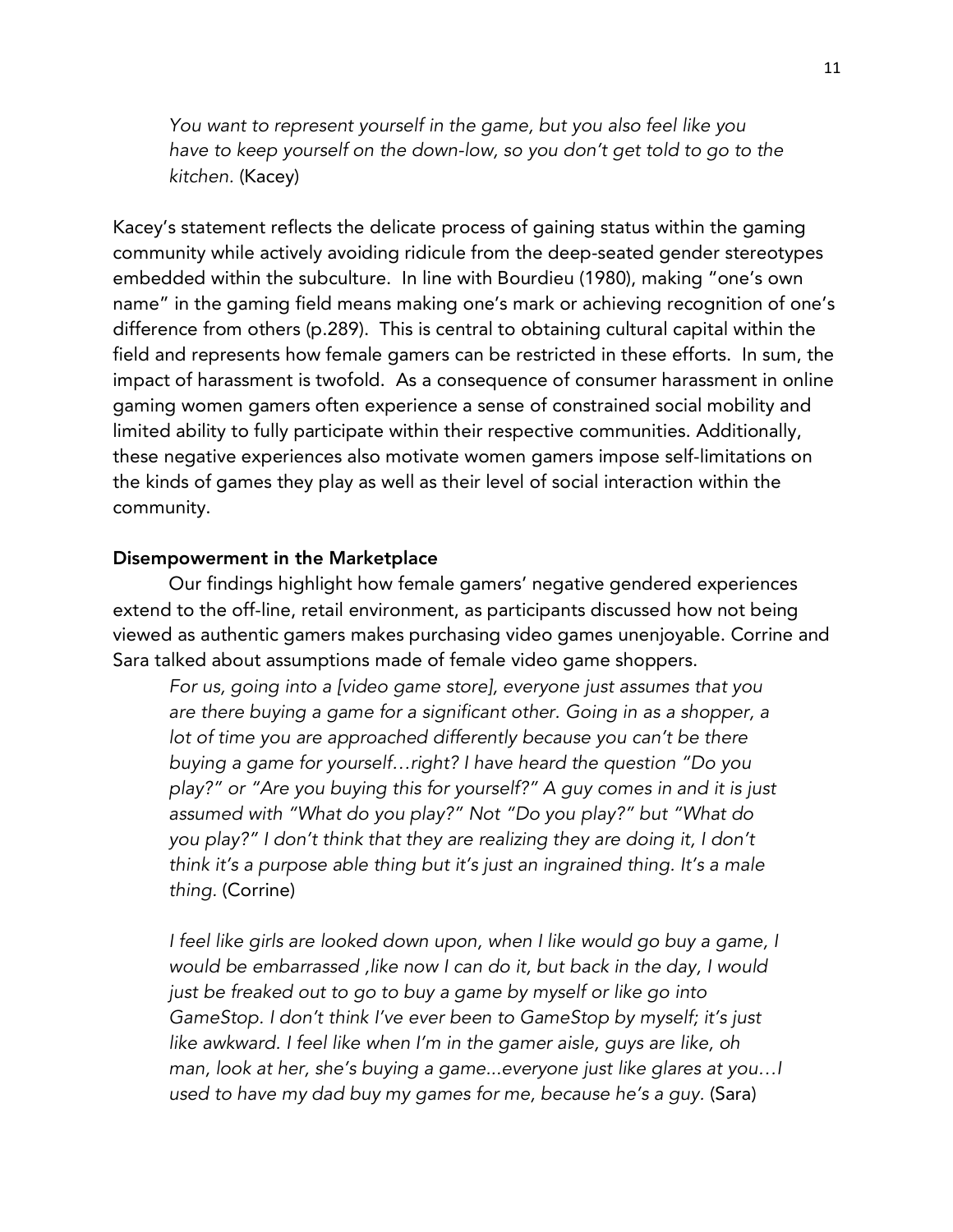For Sara, Corrine, and others, the retail store environment is not an inviting one. The retail space for gaming is gendered, and female gamers develop coping strategies to merely shop for games—not just play them. For instance, as Sara mentions, she outsourced her gaming purchases to her father, for fear of discrimination—a key indicator of consumer vulnerability in the marketplace. Corrine, who manages a video game retail store, discussed work-experience issues related to being view as an inauthentic gamer girl.

*Well, I have been a manager at [a video game retailer] for about five years now and quite often I get, "do you even play video games?" And I am just like "yes, I play video games, I work here so yeah." Or, they always want to talk to the boss, when it is obvious that I am training someone. They are talking to the guy that has been her for two days as opposed to me who has been here five years. I have answered the phone before and they ask if there is anyone there who has actually played video games that they can talk to. And I am always like "yeah me, because I play video games." I get a lot of that, on a daily basis. Whenever I hire a female, I always tell them that they have to have tough skin. You have to be prepared to be able to take whatever it is they are going to say to you and prove yourself. Whether you have to or shouldn't have to…you have to be ready to do that…can you handle this because it is going to come at you every day.* (Corrine)

The excerpts above highlight how retail environments have the potential to produce negative social value for female consumer and employees. Social dominance theory suggests that members of dominant social groups tend to enjoy a disproportionate share of positive social value, or desirable symbolic resources and negative social value is disproportionately left to or forced upon members of subordinate groups such as stigmatization, and vilification (Pratto, Sidanuis, & Levin, 2006). Moreover, the cautionary language used by Corrine when hiring a female employee to work in this male dominant field suggests that these women acknowledge their subjugated social positions in the gaming world and must be constantly prepared to respond to the negative interactions and unfair treatment. Gender-based subjugation appears to be perceived as a social norm in the community as these women must manage their expectations and deal with stigmatization. Corrine's warnings reflect a similar disempowerment discourse as found in Paul Henry's (2005) work on marketplace disempowerment. Henry (2005) describes consumers' experiences of empowerment and disempowerment as a function of selfperceptions that emerge from social class disparities and differential access to material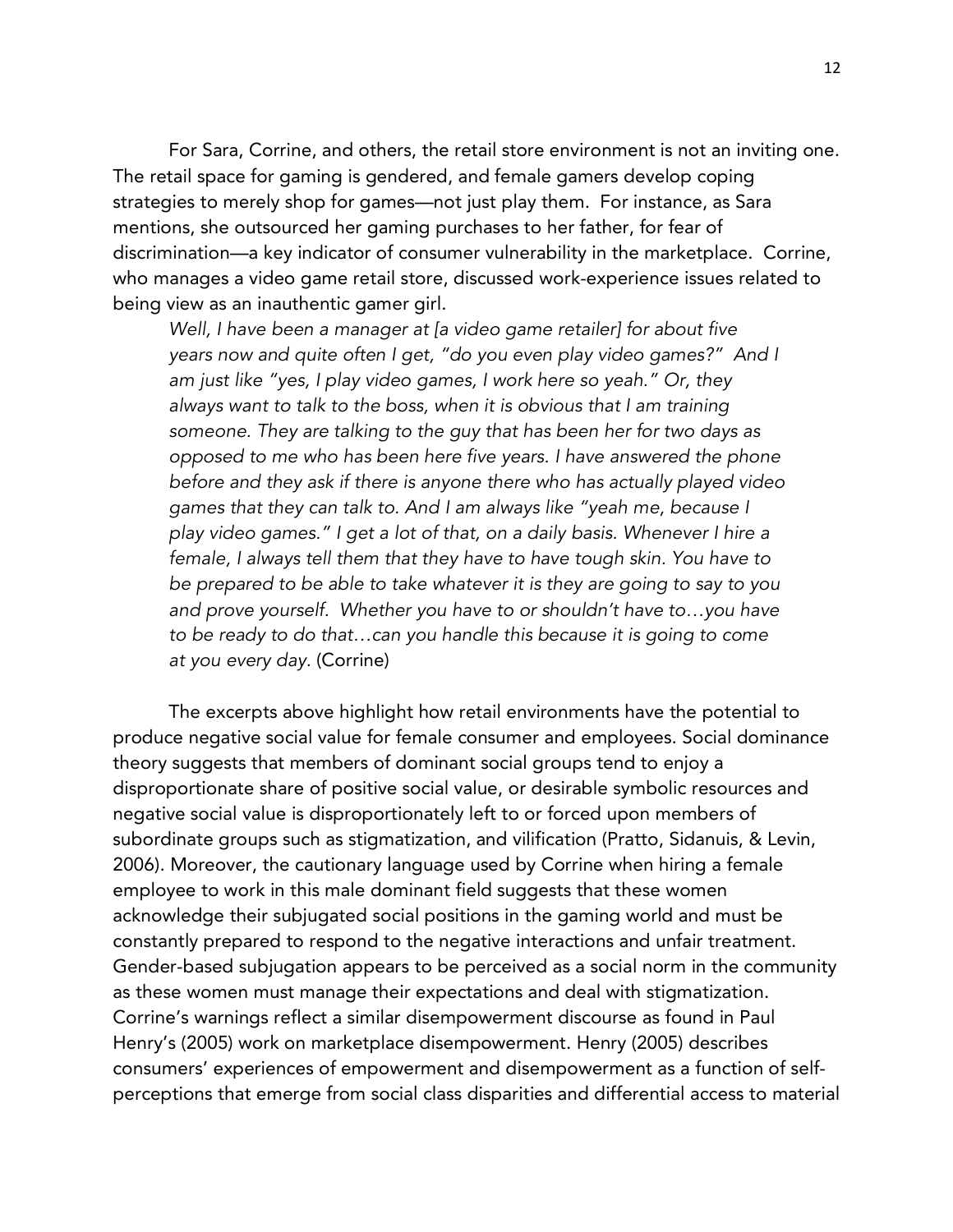and economic resources. The present work highlights how gender disparities creates a similar sentiment of disempowerment can emerge among women based on fieldspecific social capital in gaming culture as women in the gaming community often adopt the role and self-perception of "impotent reactors" who must constantly confront the potential for subjugation and "prove" themselves in the gaming community.

### Hopeless for Cultural Change

Our participants talked about potential solutions to several issues related to negative consumer experiences. They suggested that change is needed at the game industry level and that more female gamers are needed as developers and games creators. This would change how females are depicted in games. Much research exists on how females are either absent in games or exist to service male fantasies (Kennedy, 2002). However, at the community level, our participants are less hopeful that changes can be made to improve the environment for gamer girls. Kacey and Corrine discussed their pessimism.

*Their hands are tied, they really are…because they want to get the players, they want to get the money, they want to have the events. If they try to get rid of everyone doing this [then] they might have less people buying their stuff. They don't want to lose their customers, they don't want to lose the male gamers or the female gamers. They have systems where you can report a player, and yes if they get reported so many times they get removed from the game and their computer code is band from playing the game. But with a quick reset of the computer, you can get back on…their hands are tied.* (Corrine)

*I don't know if you can. I think that is a people issue more than anything. They monitor it the best that they can, you can report people for calling people names, you can report people for aggressive or abusive behavior but I don't know if there is anything else that you can do. They are trying. They have this rating system I guess, I don't know exactly how it works but if you and I were playing with a bunch of people and someone starts spouting their mouth and being really negative than you can report that person. If that person gets enough reports they can get kicked off the system or get put into their only group of being jerks.* (Kacey)

Corrine acknowledges the limitations and constraints placed on industry actors in attempting to make more of a direct appeal to women gamers while still meeting the demands of their core audience. The data suggests female gamers often feel that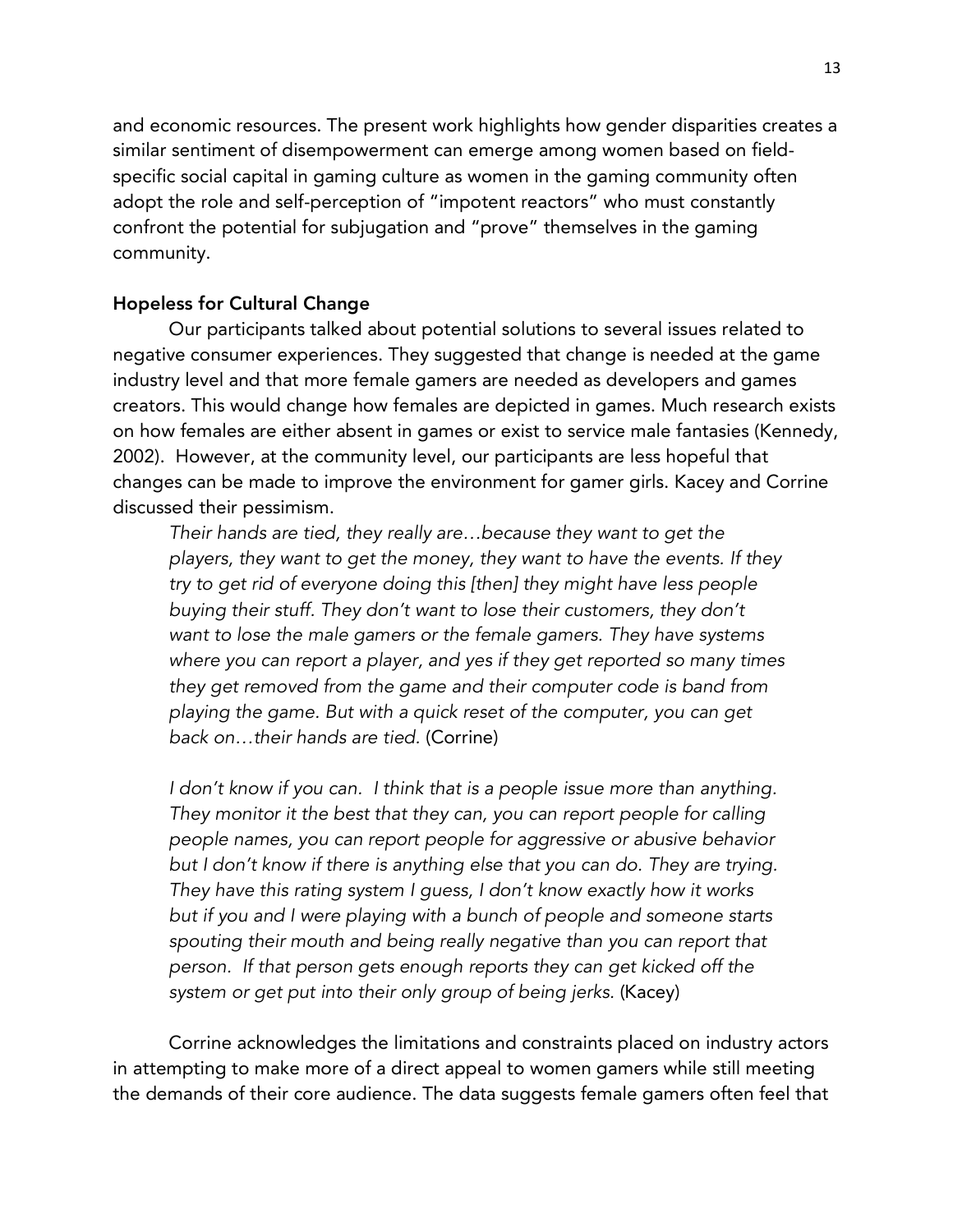attempts to appeal to, or include women in more prominent or less sexualized roles may simultaneously discourage continued involvement by members of the community who have accepted the current gender-based norms. At the interpersonal level, Corrine also laments about the ineffectiveness of the current policies and selfreporting systems in place that are designed to protect gamers from exceedingly negative interactions. While she recognizes the potential for change in the community she remains doubtful that the actors and marketplace institutions with the power to bring about change are actually motivated to do so. Recent research in consumer culture views consumption communities as being constituted by an assemblage of consumers, producers and various forms of social, economic, and material resources (Thomas, Price & Schau, 2013). It is the continuous interactions of actors at microsocial and institutional level that produce an active community. This perspective is reflected here in the way that female gamers view the actions of institutional actors, that tend to operate at a much broader social level, as having the potential impact the more microsocial experiences and interactions that they encounter daily in the community. What is emicly expressed in the preceding quote is that while female gamers are constantly finding new ways to manage and cope with negative experiences and inequality at the interpersonal level of the community they recognize that the potential for more inclusionary discourse and the broad reinforcement of gender equality within gaming culture lies at the institutional level.

# **DISCUSSION**

Collectively, our research points toward a pervasive culture of gender-based consumer vulnerability in the gaming subculture. The findings highlight the multilayered, multidimensional nature of our vulnerable consumption environment, as our respondents experienced vulnerability at individual, marketplace, and cultural levels.

At the individual level, our findings represent a departure from existing consumer research by highlighting how consumers can experience discrimination and harassment in multiple dimensions during a consumption encounter; experiencing negative social value both "in play" through in-game harassment by way of goal obstruction and other prohibiting behaviors on the part of male gamers, and "at play" through verbal assaults in chatrooms while playing. In addition, the sexualization of female gamers is consistent with a second-wave feminist outlook, which frames the sexualization of female bodies as a mode of disempowerment (Bristor & Fischer, 1993). It is this second wave outlook and the critical aspects of gender that often go missing in marketing scholarship (Maclaran, Miller, Parsons, & Surman, 2009).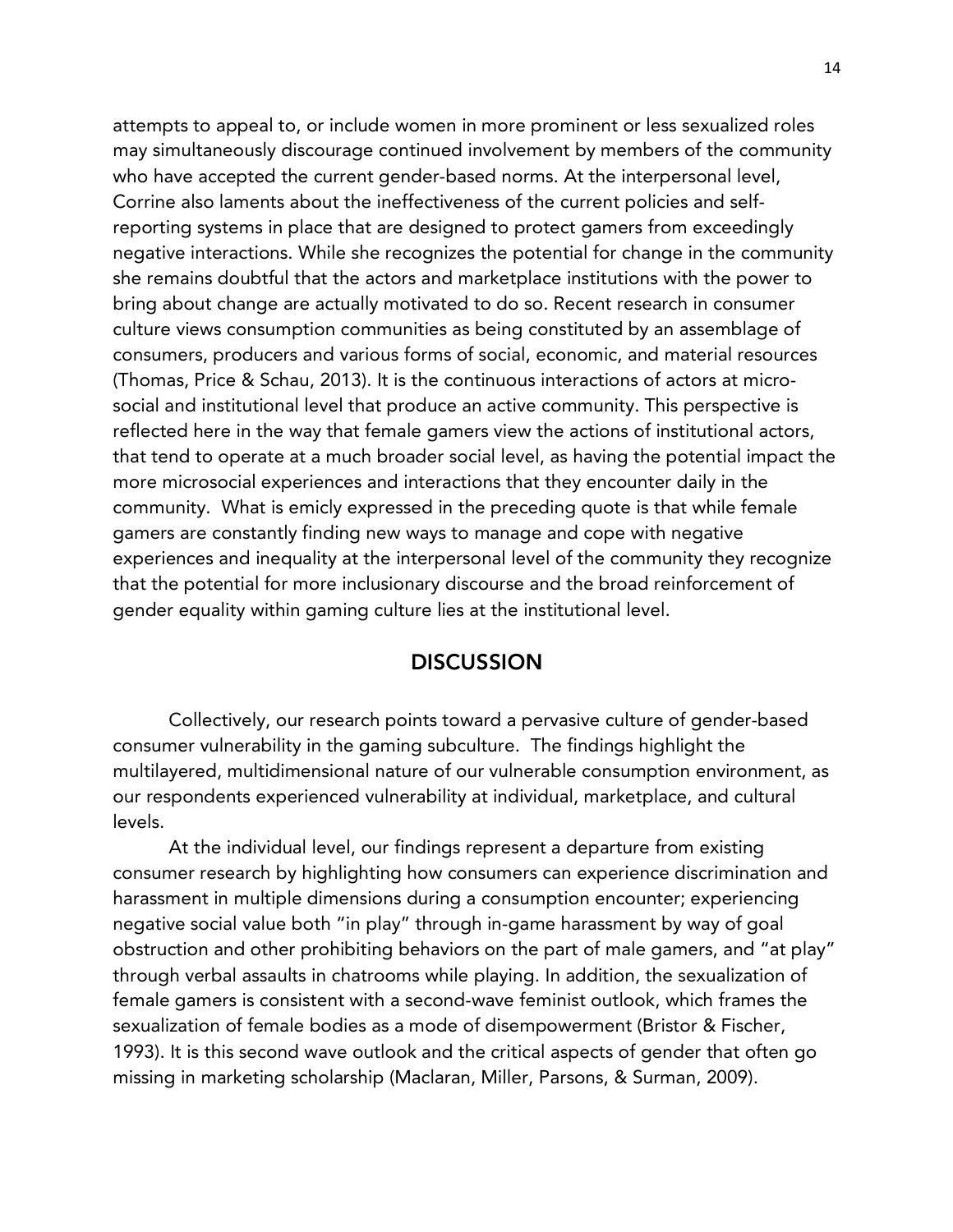At the marketplace level, existing research has highlighted how consumers experience discrimination in the shopping environment, usually related to racial experiences related to longing wait times (Ainscough & Motley, 2000) and racial profiling (Crockett, Greir, & Williams, 2003; Harris, Henderson, & Williams, 2005). Gendered disempowerment is rarely explored as part of the shopping process, with the exception of the car buying process (Morton, Zettelmeyer, & Silva-Risso, 2003). In addition, the gendered retail employee perspective offers added dimensionality to an understanding of vulnerable experiences in a consumption field; as cultural illegitimacy in the consumption field impacts marketplace experiences for female gamers retail shopping and employee experiences.

At the cultural level, female gamers experience a hopelessness associated with the prospect of evolutionary changes within the field. Social dominance theory holds that the dominant group or groups maintain their power in part by using various forms of oppression against less fortunate groups (e.g. Sidanius & Pratto, 1999). In the work environment, it has been argued that women's progress constitutes a threat to the *status quo* of male dominance and female subordination and that the victimization of women can be explained as form of social control (Cortina, Lonsway, Magley, et al., 2002). The resistance at #Gamergate appears to be mimicking this form control. The structural forces at the individual, group, and industry levels function to create feelings of hopeless that contributes to the vulnerable consumption environment and associated experiences.

The culturally embedded gamer girl stereotype provides a foundation upon which characteristics of consumer vulnerability flourish, including a culture of genderbased consumer harassment, systematic disempowerment in the marketplace, and conflicting actions and attitudes toward future cultural change. This research begins to explore the gaming subculture through the lens of social dominance theory, suggesting female gamers struggle to gain a foothold in gaming due to the socially and culturally constructed masculine dominance of the field. Female gamers engage in cultural reproduction of stereotypes while simultaneously coping with the practices of masculine dominance. This study provides a stepping-stone for future scholars to explore gendered subcultures and begins to address the dynamic interplay of power, gender, technology, and the market.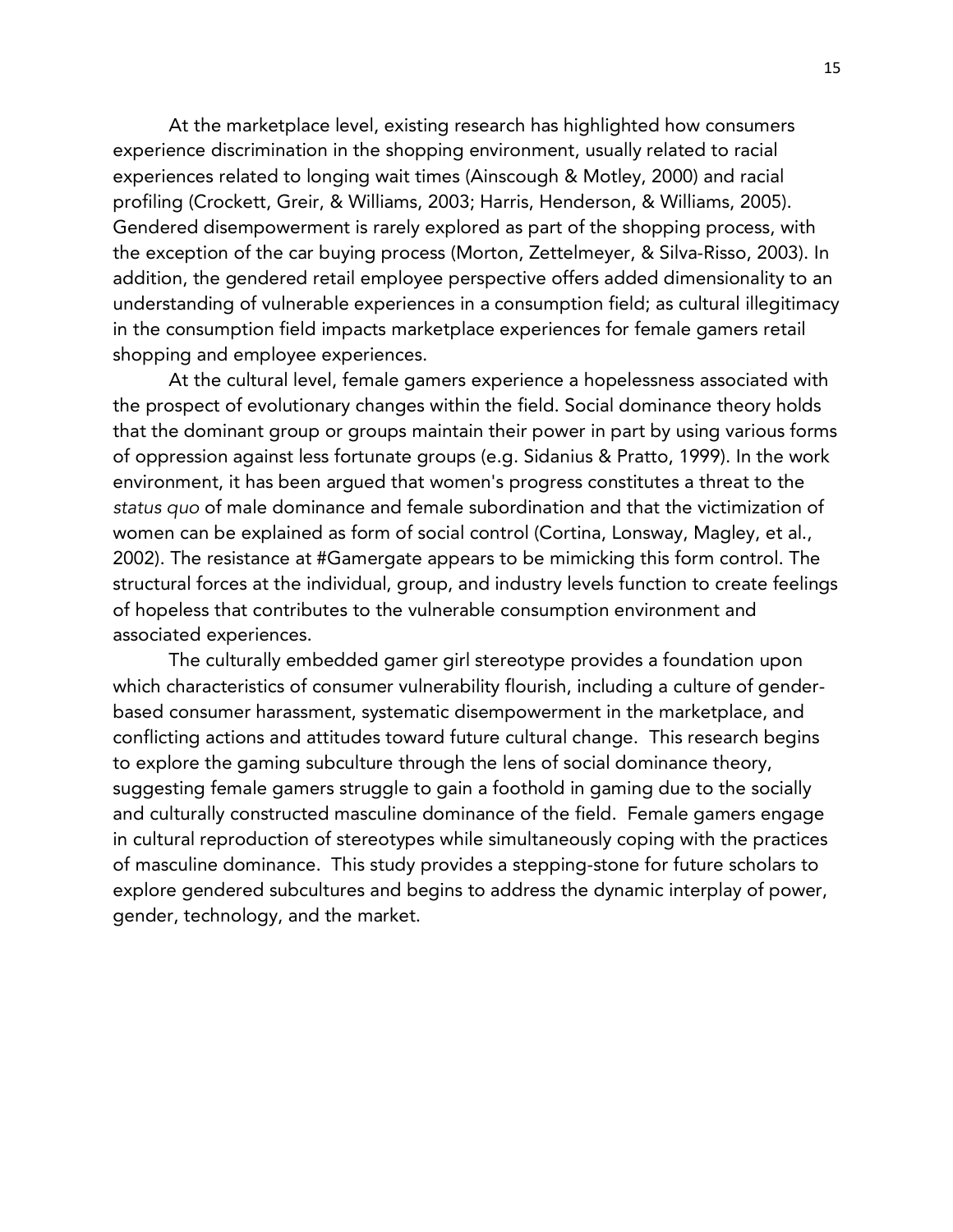## REFERENCES

- Ainscough, T. L., & Motley, C. M. (2000). Will you help me please? The effects of race, gender and manner of dress on retail service. *Marketing Letters*, *11*(2), 129-136.
- Arnould, E. J., & Thompson, C. J. (2005). Consumer Culture Theory (CCT): Twenty years of research. *Journal of Consumer Research*, *31*(4), 868-882.
- Baker, S. M., Gentry, J. W., & Rittenburg, T. L. (2005). Building understanding of the domain of consumer vulnerability. *Journal of Macromarketing*, *25*(2), 128-139.
- Beasley, B., & Collins Standley, T. (2002). Shirts vs. skins: Clothing as an indicator of gender role stereotyping in video games. *Mass Communication & Society*, *5*(3), 279-293.
- Bordo, S. (1993). Feminism, Foucault and the politics of the body. In J. Price & M. Shildrick (Eds.), *Feminist Theory and the body: A reader.* (pp. 246-57). New York, NY: Routledge.
- Bourdieu, P. (1980). The production of belief: Contribution to an economy of symbolic goods. *Media, Culture & Society, 2,* 261–293.
- Bristor, J. M., & Fischer, E. (1993). Feminist thought: Implications for consumer research. *Journal of Consumer Research*, *19*(4), 518-536.
- Bryce, J. O., & Rutter, J. (2003). Gender dynamics and the social and spatial organization of computer gaming. *Leisure Studies*, *22*(1), 1-15.
- Cassell, J., & Jenkins, H. (1998). *From Barbie to Mortal Kombat: Gender and computer games*. Cambridge, MA: MIT Press.
- Colaizzi, P. (1978). Psychological research as the phenomenologist views it. In R. Valle & M. King (Eds.), *Existential-phenomenological alternatives for psychology*, (pp. 48-71). Oxford, England: Oxford University Press.
- Coleman, C. A. (2012). Construction of consumer vulnerability by gender and ethics of empowerment. In C.C. Otnes & L. Tuncay Zayer (Eds.), *Gender, culture, and consumer behavior*, (pp. 3-32). New York, NY: Routledge.
- Cortina, L. M., Lonsway, K. A., Magley, V. J., Freeman, L. V., Collinsworth, L. L., Hunter, M., & Fitzgerald, L. F. (2002). What's gender got to do with it? Incivility in the federal courts. *Law & Social Inquiry*, *27*(2), 235-270.
- Crockett, D., Grier, S. A., & Williams, J. A. (2003). Coping with marketplace discrimination: An exploration of the experiences of black men. *Academy of Marketing Science Review*, *2003*(4), 1-21.
- Dill, K. E., & Thill, K. P. (2007). Video game characters and the socialization of gender roles: Young people's perceptions mirror sexist media depictions. *Sex roles*, *57*(11-12), 851-864.
- Downs, E., & Smith, S. L. (2010). Keeping abreast of hypersexuality: A video game character content analysis. *Sex Roles*, *62*(11-12), 721-733.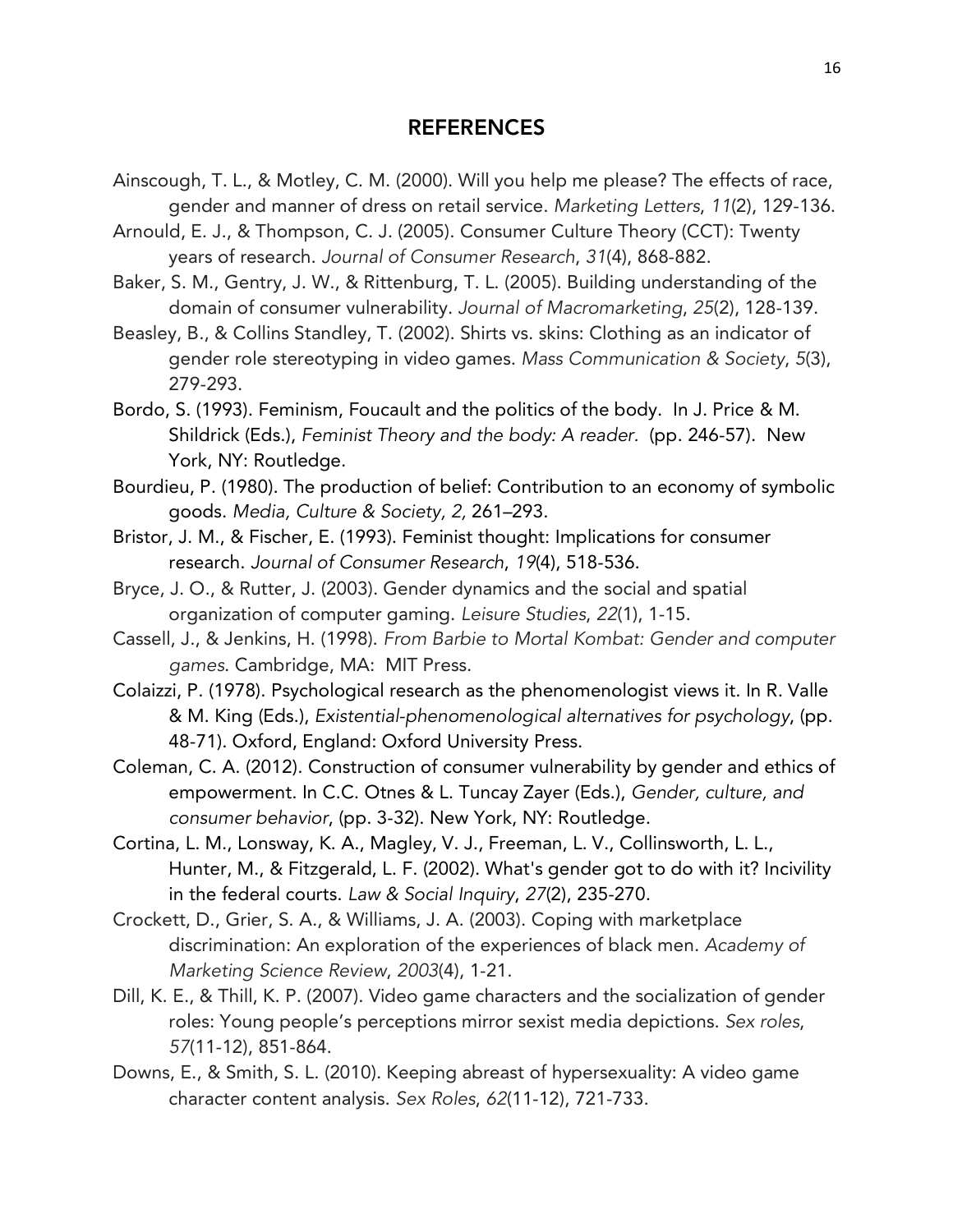- Entertainment Software Association. (2015). *Entertainment Software Rating Board (ESRB).* Retrieved November 30, 2015, from http://www.esrb.org.
- Gill, R. (2008). Empowerment/sexism: Figuring female sexual agency in contemporary advertising. *Feminism & Psychology*, *18*(1), 35-60.
- Gill, R. (2011). Supersexualize me! Advertising and the "midriffs." In G. Dine & J. M. Humez (Eds.), *Gender, race, and class in media: A text-reader*, (Volume 3, pp. 255-260). Thousand Oaks, CA: SAGE Publications.
- Harris, A. M. G., Henderson, G. R., & Williams, J. D. (2005). Courting customers: Assessing consumer racial profiling and other marketplace discrimination. *Journal of Public Policy & Marketing*, *24*(1), 163-171.
- Henry, P. C. (2005). Social class, market situation, and consumers' metaphors of (dis) empowerment. *Journal of Consumer Research*, *31*(4), 766-778.
- Hussain, Z., & Griffiths, M. D. (2008). Gender swapping and socializing in cyberspace: An exploratory study. *CyberPsychology & Behavior*, *11*(1), 47-53.
- Jenkins, H., & Cassell, J. (2008). From Quake Grrls to Desperate Housewives: A decade of gender and computer games. In Y. Kafai, C. Heeter, J. Denner, & J. Sun (Eds.) *Beyond Barbie and Mortal Kombat: New perspectives on gender and gaming*, (pp. 5-20). Cambridge, MA: MIT Press.
- Jenson, J., & de Castell, S. (2010). Gender, simulation, and gaming: Research review and redirections. *Simulation & Gaming*, *41*(1), 51-71.
- Kennedy, H. W. (2002). Lara Croft: Feminist icon or cyberbimbo? On the limits of textual analysis. *The International Journal of Computer Game Research*, *2*(2). Retrieved July 4, 2016, from http://www.gamestudies.org/0202/kennedy/.
- Kerr, A. (2003). Girls/women just want to have fun—a study of adult female players of digital games. In *DiGRA '03 – Proceedings of the 2003 DiGRA International Conference: Level Up,* (Vol. 2, pp. 270–285). Utrecht, AN: University of Utrecht.
- Kilbourne, J. (1999). *Can't buy my love: How advertising changes the way we think and feel*. New York, NY: Touchstone.
- Kinder, M. (1991). *Playing with power in movies, television, and video games: From Muppet Babies to Teenage Mutant Ninja Turtles*. Berkeley, CA: University of California Press.
- Kuiper, E., & Sap, J. (1995). *Out of the margin: Feminist perspectives on economics*. New York, NY: Routledge.
- Lamb, S., & Brown, L. M. (2006). *Packaging girlhood: Rescuing our daughters from marketers' schemes*. New York, NY: St. Martin's Press.
- Maclaran, P., Miller, C., Parsons, E., & Surman, E. (2009). Praxis or performance: Does critical marketing have a gender blind-spot? *Journal of Marketing Management*, *25*(7-8), 713-728.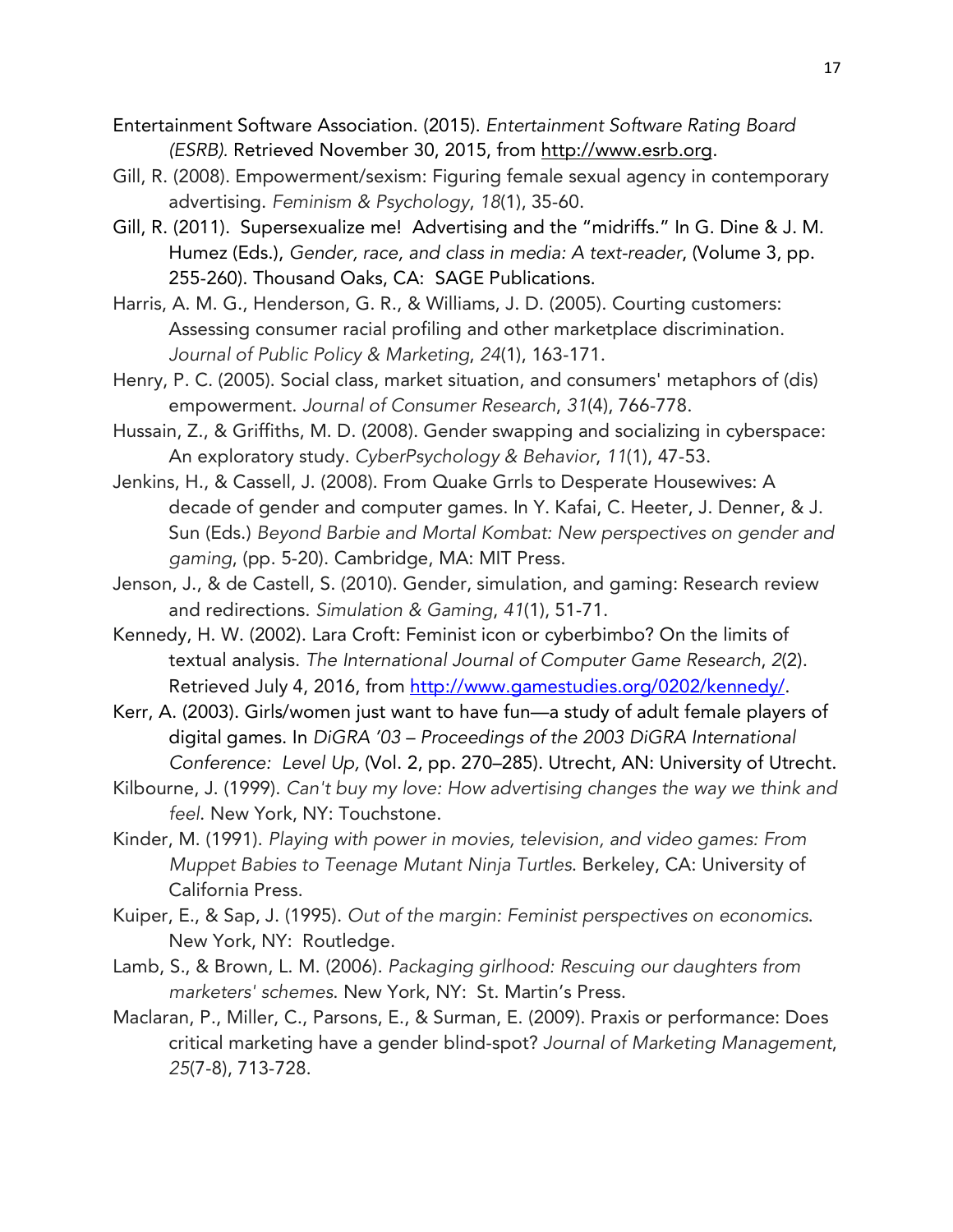- Meades, A. F. (2013). Infectious pleasures: Ethnographic perspectives on the production and use of illicit videogame modifications on the Call of Duty franchise. *Journal of Gaming & Virtual Worlds*, *5*(1), 59-76.
- Morton, F. S., Zettelmeyer, F., & Silva-Risso, J. (2003). Consumer information and discrimination: Does the internet affect the pricing of new cars to women and minorities? *Quantitative Marketing and Economics*, *1*(1), 65-92.
- Moustakas, C. (1994). *Phenomenological research methods*. Thousand Oaks, CA: SAGE Publications.
- Parkin, S. (2014, October 17). Gamergate: A scandal erupts in the video-game community. *The New Yorker*. Retrieved from http://www.newyorker.com/tech/elements/gamergate-scandal-erupts-videogame-community.
- Pollio, H. R. (1982). Behavior and existence: An introduction to empirical humanistic psychology. *Monterey, CA: Brooks/Cole*.
- Pratto, F., Sidanius, J., & Levin, S. (2006). Social dominance theory and the dynamics of intergroup relations: Taking stock and looking forward. *European Review of Social Psychology*, *17*(1), 271-320.
- Provenzo Jr, E. F. (1991). *Video kids: Making sense of Nintendo*. Cambridge, MA: Harvard University Press.
- Royse, P., Lee, J., Undrahbuyan, B., Hopson, M., & Consalvo, M. (2007). Women and games: Technologies of the gendered self. *New Media & Society*, *9*(4), 555-576.
- Salter, A., & Blodgett, B. (2012). Hypermasculinity & dickwolves: The contentious role of women in the new gaming public. *Journal of Broadcasting & Electronic Media*, *56*(3), 401-416.
- Schroeder, J. (2003). Guest editor's introduction: Consumption, gender and identity. *Consumption Markets & Culture*, *6*(1), 1-4.
- Schroeder, J. E., & Borgerson, J. L. (2015). Critical visual analysis of gender: Reactions and reflections. *Journal of Marketing Management*, *31*(15-16), 1723-1731.
- Scott, L. M. (2005). *Fresh lipstick: Redressing fashion and feminism*. New York, NY: Palgrave MacMillan.
- Selwyn, N. (2007). Hi-tech = quy-tech? An exploration of undergraduate students' gendered perceptions of information and communication technologies. *Sex Roles*, *56*(7-8), 525-536.
- Sidanius, J., & Pratto, F. (1999). *Social dominance: An intergroup theory of social hierarchy and oppression*. Cambridge, UK: Cambridge University Press.
- Taylor, T. L. (2006). *Playing between worlds: Exploring on-line game culture*. Cambridge, MA: MIT Press.
- Taylor, T. L. (2012). *Raising the stakes: E-sports and the professionalization of computer gaming*. Cambridge, MA: MIT Press.